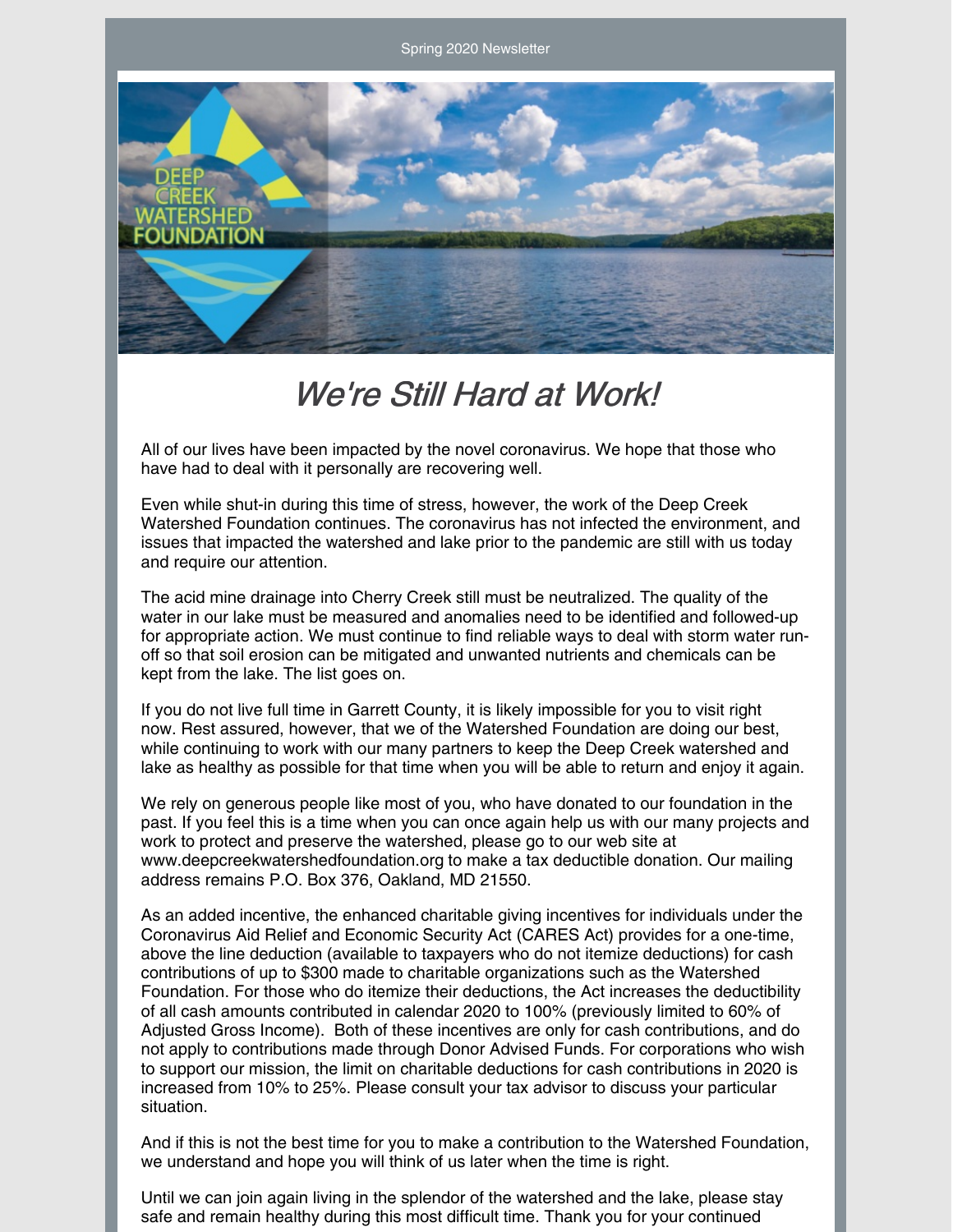support of the work we do.

## Our 2020 Focus on Funding Water Quality Monitors

The primary focus of the Watershed Foundation this year is funding the purchase of several \$20,000 water quality monitors to be used by the Maryland Department of Natural Resources (DNR). These monitors, which are the focus of our brand new video, are crucial to let DNR obtain and aggregate data on the water in the lake and watershed. These data will allow DNR:

1) to measure the water flow and content from the watershed, and of all aspects of the water in the lake on a continuing basis;

2) to use remote recordings for each area of the lake to set baseline readings for those areas, then detect and compare changes over time;

3) to recognize the impact on water quality of storm events, boat wakes, water levels, and the entry of nutrients and sediment from the watershed; and

4) ultimately, to identify problems and plan appropriate remedies, including future paths of investigation, for conditions detrimental to the condition and use of the lake.

This means, in short, that DNR will have information that currently is only sporadically available. And this information will let DNR be aware of the inflow from the watershed and the condition of the lake, on a continuing basis, so they can take care of the lake, and all of us can continue the great joy of living in, on and around the lake and the watershed.



# WATCH! New Video on Water Quality Monitoring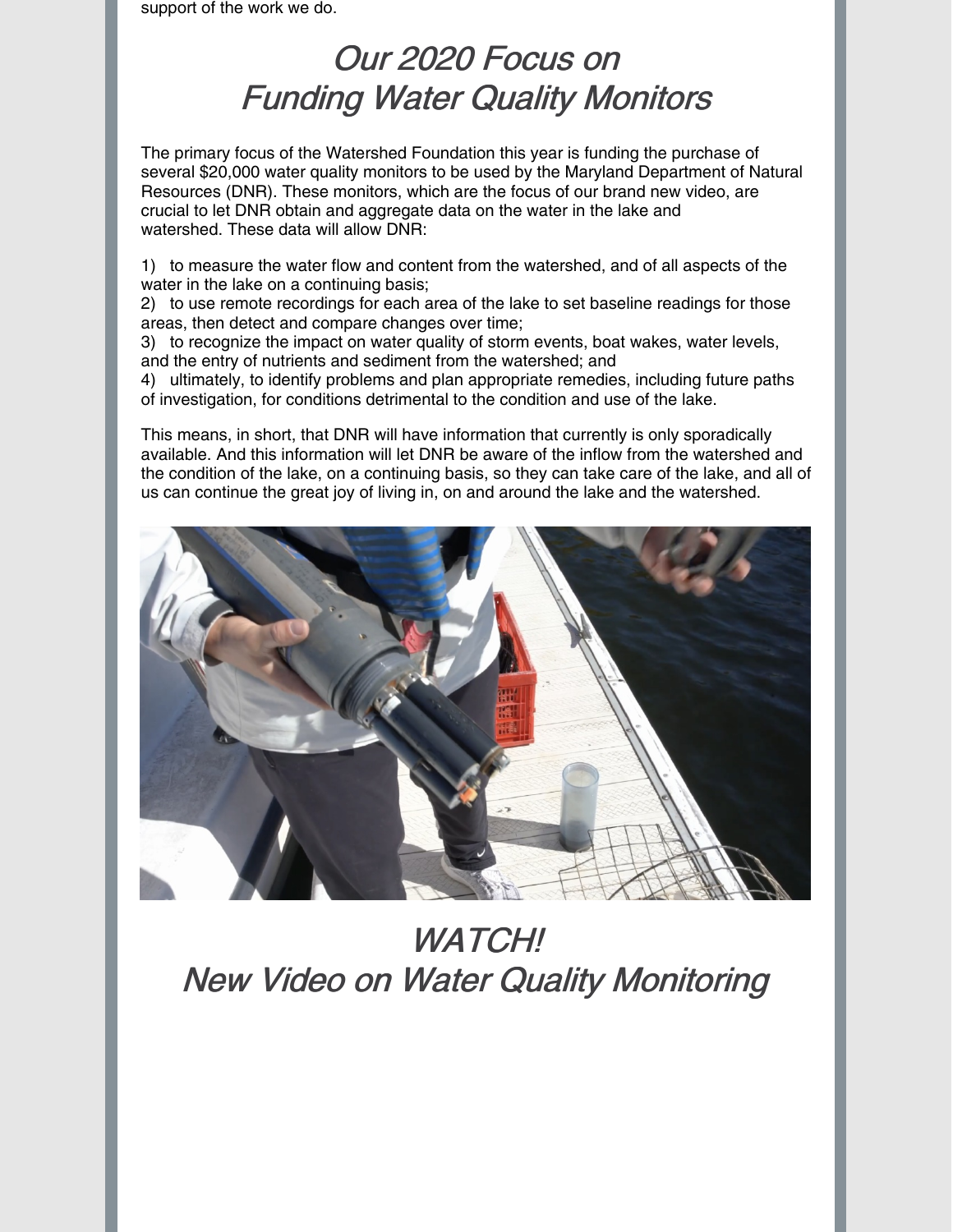

# DNR'S DETAILED ILLUSTRATIONS OF THEIR WATER QUALITY MONITORING **PROJECT**

A terrific, detailed power-point presentation showing the plans and projections for DNR's water quality monitoring project is now available on our

website <https://www.deepcreekwatershedfoundation.org/water-quality-testing>. This is a great opportunity to understand the facts underlying the determination of the Watershed Foundation Board and Advisors to fund this uniquely beneficial project for the lake and the watershed. The presentation was prepared by DNR Natural Resource Biologists Julie Bortz and Christine King.



Maryland Awards Grant to the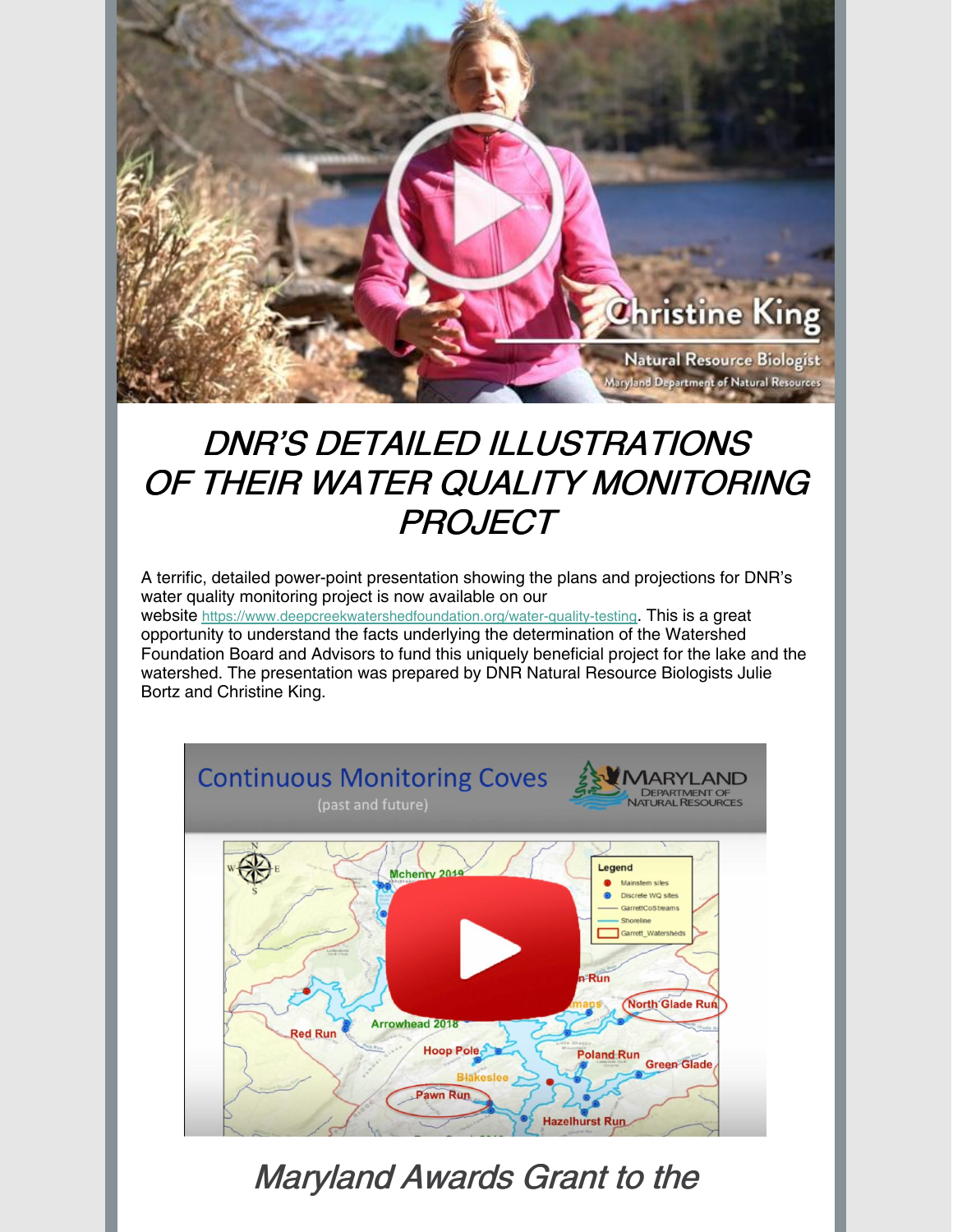#### Watershed Foundation

The Comptroller of Maryland has awarded a \$4,000 Clean Up & Green Up Grant to the Watershed Foundation. This grant is awarded to help community groups and nonprofit organizations statewide with neighborhood beautification activities that include litter removal, greening activities, community education, and citizen stewardship. The grant will continue the Watershed Foundation's environmental projects spearheaded by foundation Advisor Ashley Bodkins, who works for University of Maryland Extension in Garrett County as a Senior Agent specializing in Home Horticulture Education and Maryland Master Gardener Program. Look for specifics in our next newsletter.

### New Additions to Our Team!

#### The Foundation's Board of Directors welcomes Morgan France!

The Watershed Foundation is happy to welcome Morgan France to the Board of Directors as our new Director of Projects. Morgan, who has been serving as an Advisor to the foundation, has been a property owner on Deep Creek since 1968, and a resident since 1987. A retired land surveyor and professional engineer, he has been in private practice since 1974, and was a vice president of Century Engineering, Inc., from 2000 to 2011. Morgan is a member of the Board of Directors of the Oakland B & O Museum and the Deep Creek Lake Property Owners Association, and he worked on the Water Levels Subcommittee for the Deep Creek Watershed Management Plan.



Also joining our team as an advisor is Steve Bortz, a property owner here since 2010 and a permanent resident since 2012. Steve is the Executive Director of the Garrett County Habitat for Humanity, and he has served as the Garrett Regional Medical Center Vice President of Foundation with responsibilities including Major Giving, Special Events and Capital Campaigns, and, earlier, as Chief Operating Officer for the Baltimore Area Council Boy Scouts of America.

#### "LIKE" US ON FACEBOOK!

Our Facebook page is up and running. It features our marvelous video showing how the doser on Cherry Creek, whose maintenance we're funding, is neutralizing acid mine drainage.

And the Facebook page is attracting donations! An initial brief item drew \$700 in donations, and we're looking forward to more as our Facebook page grows.

Click here to Follow us on [Facebook!](https://www.facebook.com/DeepCreekWatershedFoundation/)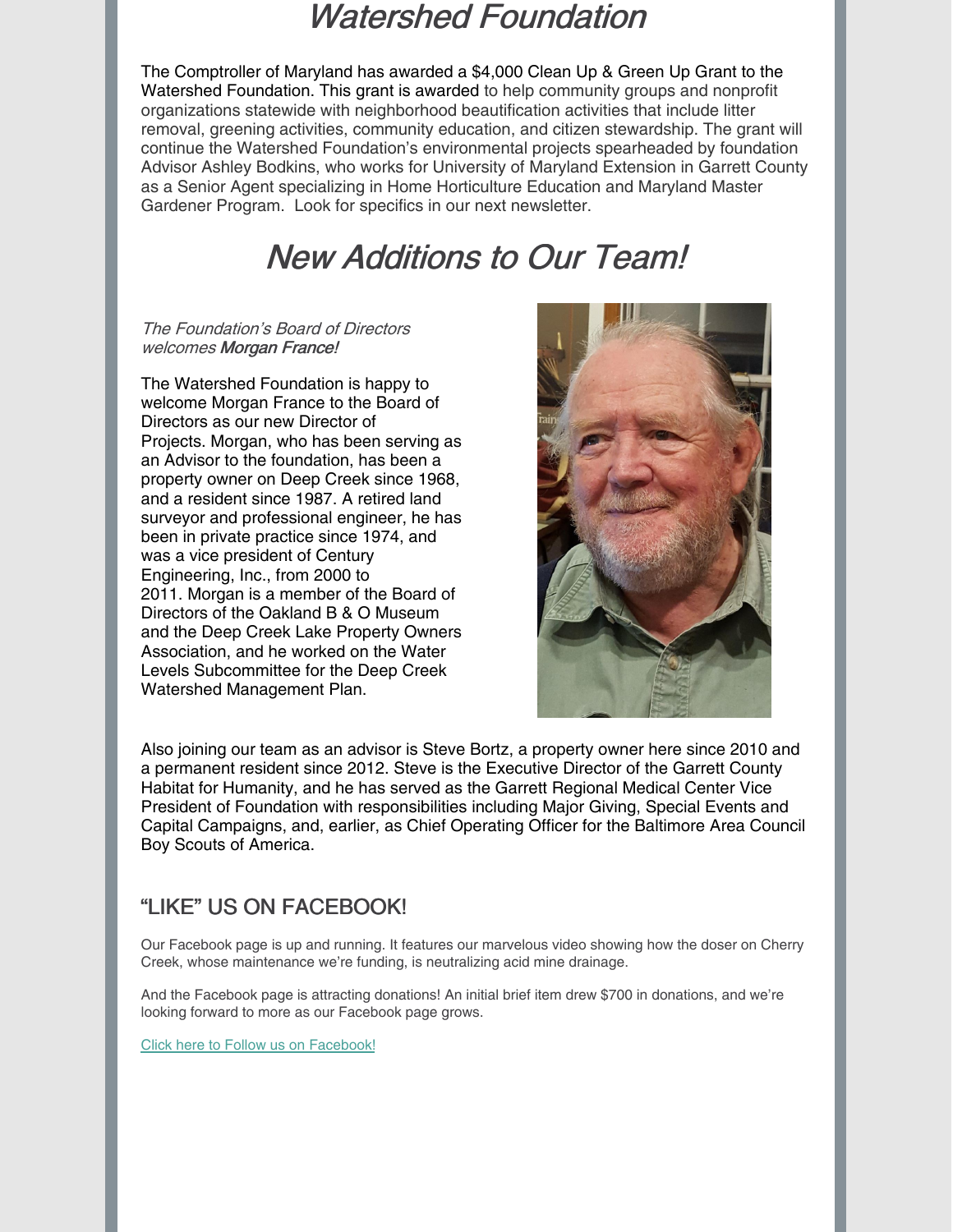

#### Let us tell you about us, and let us hear about projects you'd like to see us fund!



Deep Creek Watershed Foundation Board members have been talking with homeowner associations and other groups about the work of the Foundation, and asking about projects that the Foundation might consider funding. If you have a group that wants us to visit and present our information, and have us hear your suggestions for watershed projects we might fund in the future, please let us know by contacting [madray@drayrai.com](mailto:madray@drayrai.com).

#### Our Funding & How We Choose Our Projects

Each of our projects is chosen in accord with the recommendations of the Deep Creek Watershed Plan. The Plan can be found at [www.garrettcounty.org/watershed/dcwmp](http://www.garrettcounty.org/watershed/dcwmp).

Each project is closely examined by the people who make up our Board of Directors, and they make the selection of each project for funding. Each member of our Board of Directors, and each of our advisors, is a volunteer who has a strong connection to the Deep Creek Watershed. Their varied backgrounds and expertise make the Board of Directors and the advisors a highly effective organization for funding projects in the Deep Creek Watershed. The Board members and advisors are all profiled in our website, [www.deepcreekwatershedfoundation.org](http://www.deepcreekwatershedfoundation.org/).

Our investments in these and future projects are possible because of the generous, tax deductible gifts we get from those of you around Deep Creek Lake, throughout the Deep Creek Watershed and beyond.

Your contribution to the Foundation now at [www.deepcreekwatershedfoundation.org](http://www.deepcreekwatershedfoundation.org/) will be a great investment in the terrific private-public water quality monitoring effort and the other projects funded by the Foundation.

Please consider a tax deductible contribution to support these important activities.